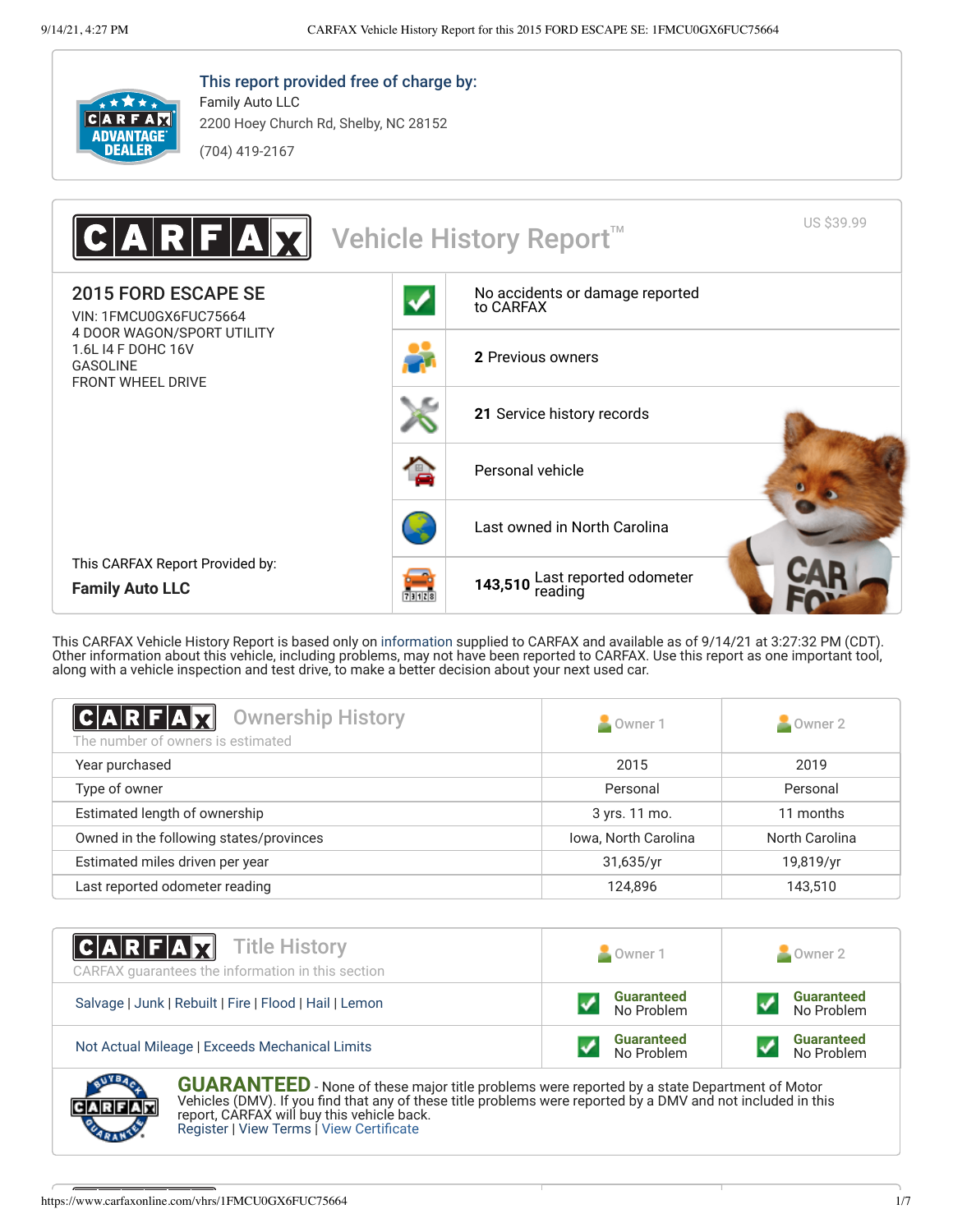| <b>Additional History</b><br> C A R F A <br>Not all accidents / issues are reported to CARFAX | Owner 1                 | Owner 2                  |
|-----------------------------------------------------------------------------------------------|-------------------------|--------------------------|
| <b>Total Loss</b><br>No total loss reported to CARFAX.                                        | No Issues Reported      | No Issues Reported       |
| <b>Structural Damage</b>                                                                      | No Issues Reported      | No Issues Reported       |
| No structural damage reported to CARFAX.                                                      | ✔                       | ✓                        |
| <b>Airbag Deployment</b>                                                                      | No Issues Reported      | No Issues Reported       |
| No airbag deployment reported to CARFAX.                                                      | ✔                       | $\boldsymbol{V}$         |
| <b>Odometer Check</b><br>No indication of an odometer rollback.                               | No Issues Indicated     | No Issues Indicated<br>✔ |
| Accident / Damage                                                                             | No Issues Reported      | No Issues Reported       |
| No accidents or damage reported to CARFAX.                                                    | $\boldsymbol{V}$        | $\boldsymbol{v}$         |
| <b>Manufacturer Recall</b>                                                                    | No Recalls              | No Recalls               |
| A current list of recalls is available at Ford Motor Company.                                 | Reported                | Reported                 |
| <b>Basic Warranty</b><br>Original warranty estimated to have expired.                         | <b>Warranty Expired</b> | <b>Warranty Expired</b>  |

<span id="page-1-0"></span>

| <b>Owner 1</b> | Purchased: 2015 |                                                                                                                | <b>Personal Vehicle</b><br>31,635 mi/yr                                                                                                                                                                      |
|----------------|-----------------|----------------------------------------------------------------------------------------------------------------|--------------------------------------------------------------------------------------------------------------------------------------------------------------------------------------------------------------|
| Date           | <b>Mileage</b>  | Source                                                                                                         | <b>Comments</b>                                                                                                                                                                                              |
| 06/17/2015     |                 | <b>NICB</b>                                                                                                    | Vehicle manufactured and shipped to original dealer                                                                                                                                                          |
| 06/18/2015     | 5               | Junge Chrysler Jeep Dodge<br>Center Point, IA<br>319-849-2022<br>junge.com<br>4.8 / 5.0 $5$ Verified Reviews   | Vehicle offered for sale                                                                                                                                                                                     |
| 06/19/2015     |                 | Junge Automotive Group<br>junge.com<br>4.9 / 5.0<br>18 Verified Reviews                                        | <b>€</b> Vehicle serviced<br>- Pre-delivery inspection completed<br>- Remote start installed                                                                                                                 |
| 07/01/2015     |                 | Iowa<br>Motor Vehicle Dept.<br>Urbana, IA                                                                      | Titled or registered as personal vehicle                                                                                                                                                                     |
| 07/02/2015     | 28              | Junge Chrysler Jeep Dodge RAM<br>Cedar Rapids, IA<br>319-849-2022<br>junge.com<br>4.8 / 5.0 5 Verified Reviews | Vehicle sold                                                                                                                                                                                                 |
| 07/08/2015     |                 | Junge Automotive Group<br>junge.com<br>4.9 / 5.0<br>18 Verified Reviews                                        | Vehicle serviced                                                                                                                                                                                             |
| 07/09/2015     |                 | lowa<br>Motor Vehicle Dept.<br>Urbana, IA<br>Title #06AB07986                                                  | Title or registration issued<br>- First owner reported<br>- Vehicle color noted as Black                                                                                                                     |
| 09/09/2015     | 9,330           | Junge Automotive Group<br>junge.com<br>4.9 / 5.0<br>18 Verified Reviews                                        | ⊾ c. Vehicle serviced<br>- Maintenance inspection completed<br>- Oil and filter changed<br>- Tires rotated<br>- Battery/charging system checked<br>- Brakes checked<br>- Tire condition and pressure checked |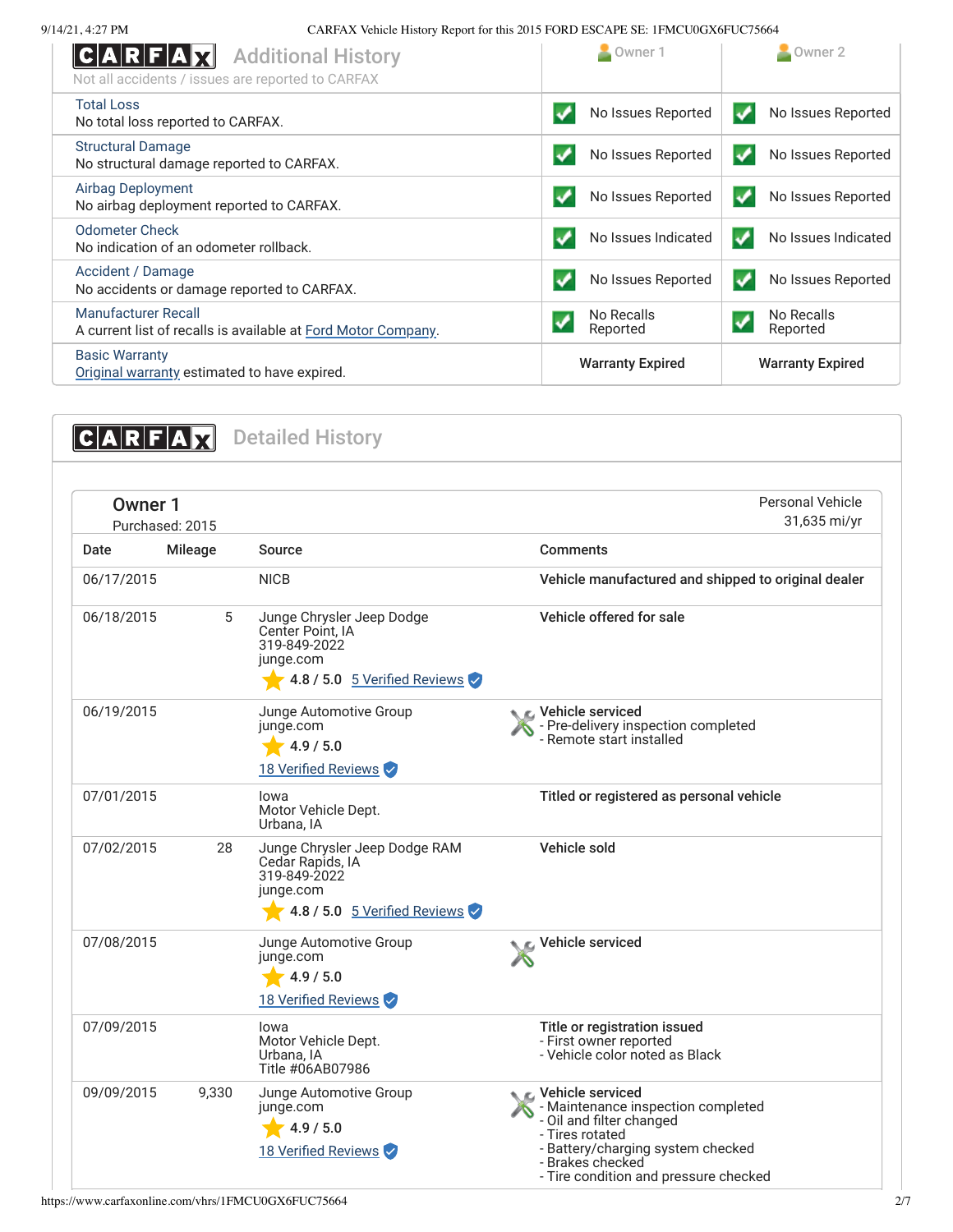| 11/06/2015 | 15,126 | Junge Automotive Group<br>junge.com<br>4.9 / 5.0<br>18 Verified Reviews                                                                                                               | ic⊾ Vehicle serviced<br>- Maintenance inspection completed<br>- Oil and filter changed<br>- Battery/charging system checked<br>- Tire condition and pressure checked                                      |
|------------|--------|---------------------------------------------------------------------------------------------------------------------------------------------------------------------------------------|-----------------------------------------------------------------------------------------------------------------------------------------------------------------------------------------------------------|
| 12/23/2015 | 21,665 | Junge Automotive Group<br>junge.com<br>4.9 / 5.0<br>18 Verified Reviews                                                                                                               | C Vehicle serviced<br>- Maintenance inspection completed<br>- Oil and filter changed<br>- Tires rotated<br>- Battery/charging system checked<br>- Tire condition and pressure checked<br>- Brakes checked |
| 03/16/2016 | 32,073 | Junge Automotive Group<br>junge.com<br>4.9 / 5.0<br>18 Verified Reviews                                                                                                               | C Vehicle serviced<br>- Maintenance inspection completed<br>- Oil and filter changed<br>- Tires rotated<br>- Battery/charging system checked<br>- Tire condition and pressure checked<br>- Brakes checked |
| 04/26/2016 | 42,436 | Junge Automotive Group<br>junge.com<br>4.9 / 5.0<br>18 Verified Reviews                                                                                                               | C Vehicle serviced<br>- Maintenance inspection completed<br>- Oil and filter changed<br>- One tire mounted<br>- Four wheel alignment performed<br>- Battery/charging system checked<br>- Brakes checked   |
| 05/17/2016 |        | Iowa<br>Motor Vehicle Dept.<br>Cedar Rapids, IA<br>Title #06AB07986                                                                                                                   | Registration issued or renewed<br>- Registration updated when owner moved the vehicle<br>to a new location<br>- Vehicle color noted as Black                                                              |
| 06/22/2016 | 52,621 | Junge Automotive Group<br>junge.com<br>4.9 / 5.0<br>18 Verified Reviews                                                                                                               | C Vehicle serviced<br>- Maintenance inspection completed<br>- Oil and filter changed<br>- Tires rotated<br>- Battery/charging system checked<br>- Brakes checked<br>- Tire condition and pressure checked |
| 08/27/2016 | 62,492 | Express Oil Change & Tire Engineers<br>Mooresville, NC<br>704-662-0744<br>expressoil.com<br>4.6 / 5.0<br>67 Verified Reviews<br>67 Customer Favorites                                 | C Vehicle serviced<br>- Maintenance inspection completed<br>- Oil and filter changed                                                                                                                      |
| 10/07/2016 | 66,938 | North Carolina<br>Motor Vehicle Dept.<br>Mooresville, NC<br>Title #578224162811077                                                                                                    | Title or registration issued<br>- Loan or lien reported<br>- Registration updated when owner moved the vehicle<br>to a new location                                                                       |
| 01/14/2017 | 72,274 | Mooresville Tire & Automotive<br>Mooresville, NC<br>704-799-3020<br>https://facebook.com/mooresvilletir<br>eauto/<br>4.9 / 5.0<br>69 Verified Reviews<br><b>68 Customer Favorites</b> | <b>€</b> Vehicle serviced<br>- Oil and filter changed<br>- Tires rotated<br>- Tire condition and pressure checked                                                                                         |
| 06/16/2017 | 83,280 | Mooresville Tire & Automotive<br>Mooresville, NC<br>704-799-3020<br>https://facebook.com/mooresvilletir<br>eauto/<br>4.9 / 5.0<br>69 Verified Reviews                                 | $\epsilon$ Vehicle serviced<br>- Oil and filter changed<br>- Tires rotated<br>- Tire condition and pressure checked                                                                                       |
|            |        | <b>68 Customer Favorites</b>                                                                                                                                                          |                                                                                                                                                                                                           |
| 09/01/2017 | 89,885 | Express Oil Change & Tire Engineers<br>Mooresville, NC<br>704-662-0744                                                                                                                | ्ट Vehicle serviced<br>- Maintenance inspection completed<br>- Oil and filter changed                                                                                                                     |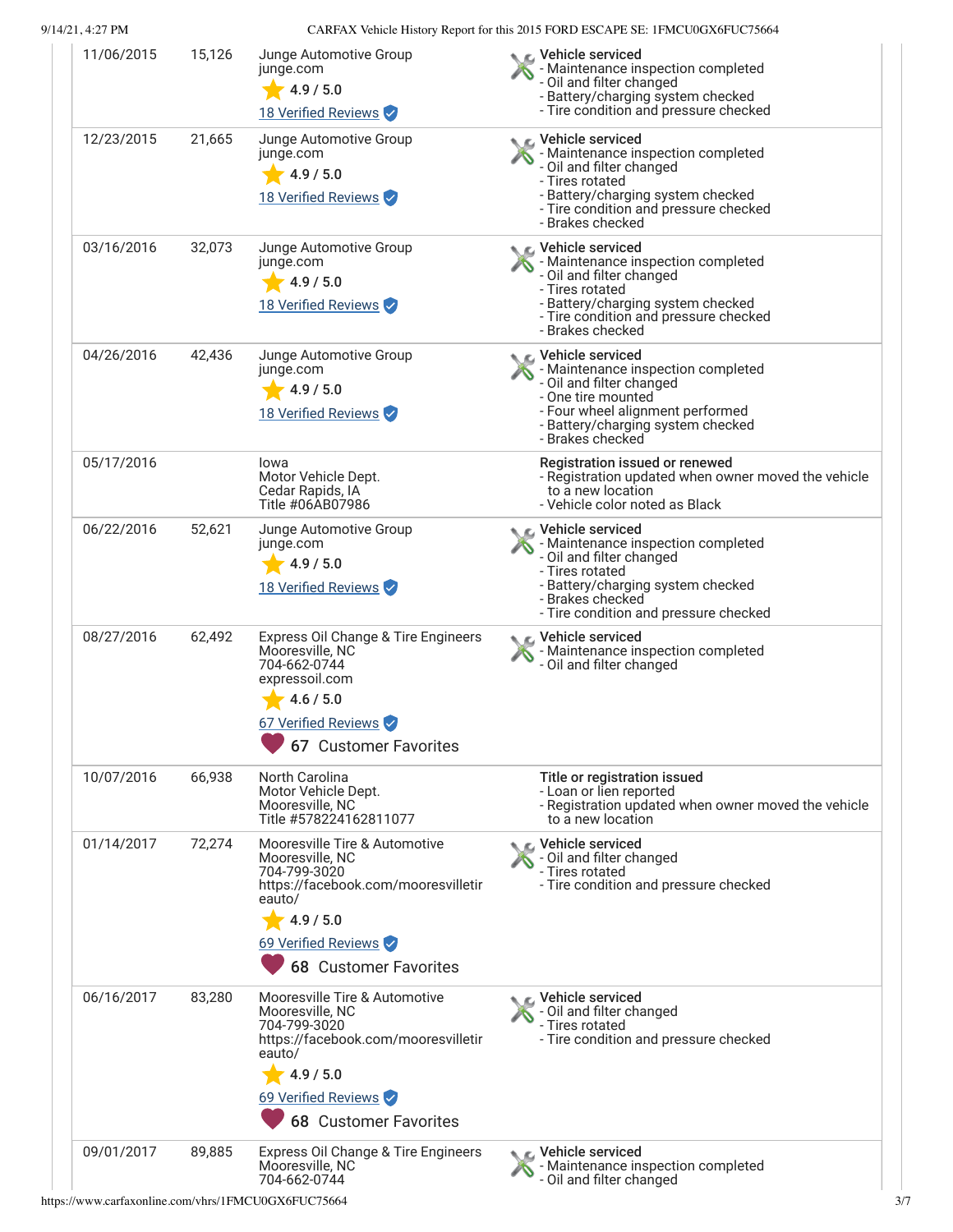|                |         | expressoil.com<br>4.6 / 5.0<br>67 Verified Reviews<br>67 Customer Favorites                                                                                                           | - Emissions system serviced<br>- Emissions inspection performed                                                                                                  |
|----------------|---------|---------------------------------------------------------------------------------------------------------------------------------------------------------------------------------------|------------------------------------------------------------------------------------------------------------------------------------------------------------------|
| 10/10/2017     |         | North Carolina<br>Motor Vehicle Dept.<br>Mooresville, NC<br>Title #578224162811077                                                                                                    | Registration issued or renewed<br>- Loan or lien reported                                                                                                        |
| 12/27/2017     | 98,857  | Junge Automotive Group<br>junge.com<br>4.9 / 5.0<br>18 Verified Reviews                                                                                                               | <b>€</b> Vehicle serviced<br>- Maintenance inspection completed<br>- Oil and filter changed<br>- Fluids checked<br>- Four tires mounted<br>- Four tires replaced |
| 06/08/2018     | 106,183 | Mooresville Tire & Automotive<br>Mooresville, NC<br>704-799-3020<br>https://facebook.com/mooresvilletir<br>eauto/<br>4.9 / 5.0<br>69 Verified Reviews<br><b>68 Customer Favorites</b> | Vehicle serviced<br>- Oil and filter changed                                                                                                                     |
| 10/02/2018     | 111,775 | Mooresville Tire & Automotive<br>Mooresville, NC<br>704-799-3020<br>https://facebook.com/mooresvilletir<br>eauto/<br>4.9 / 5.0<br>69 Verified Reviews<br><b>68 Customer Favorites</b> | C Vehicle serviced<br>- Safety inspection performed<br>- Emissions or safety inspection performed                                                                |
| 10/02/2018     |         | North Carolina<br>Motor Vehicle Dept.<br>Mooresville, NC<br>Title #578224162811077                                                                                                    | Registration issued or renewed<br>- Loan or lien reported                                                                                                        |
| 12/20/2018     | 115,113 | Mooresville Tire & Automotive<br>Mooresville, NC<br>704-799-3020<br>https://facebook.com/mooresvilletir<br>eauto/<br>4.9 / 5.0<br>69 Verified Reviews<br><b>68 Customer Favorites</b> | Vehicle serviced<br>- Oil and filter changed<br>- Air filter replaced                                                                                            |
| 05/07/2019     | 123,405 | Mooresville Tire & Automotive<br>Mooresville, NC<br>704-799-3020<br>https://facebook.com/mooresvilletir<br>eauto/<br>4.9 / 5.0<br>69 Verified Reviews<br><b>68 Customer Favorites</b> | ic⊾ Vehicle serviced<br>- Oil and filter changed<br>- Brakes checked<br>- Wipers/washers checked                                                                 |
| 06/11/2019     | 124,896 | Team Chevrolet Cadillac Buick GMC<br>Salisbury, NC<br>704-754-8360<br>teamchevync.com<br>3.8 / 5.0<br>13 Verified Reviews<br>2 Customer Favorites                                     | Vehicle sold                                                                                                                                                     |
| <b>Owner 2</b> |         |                                                                                                                                                                                       | <b>Personal Vehicle</b>                                                                                                                                          |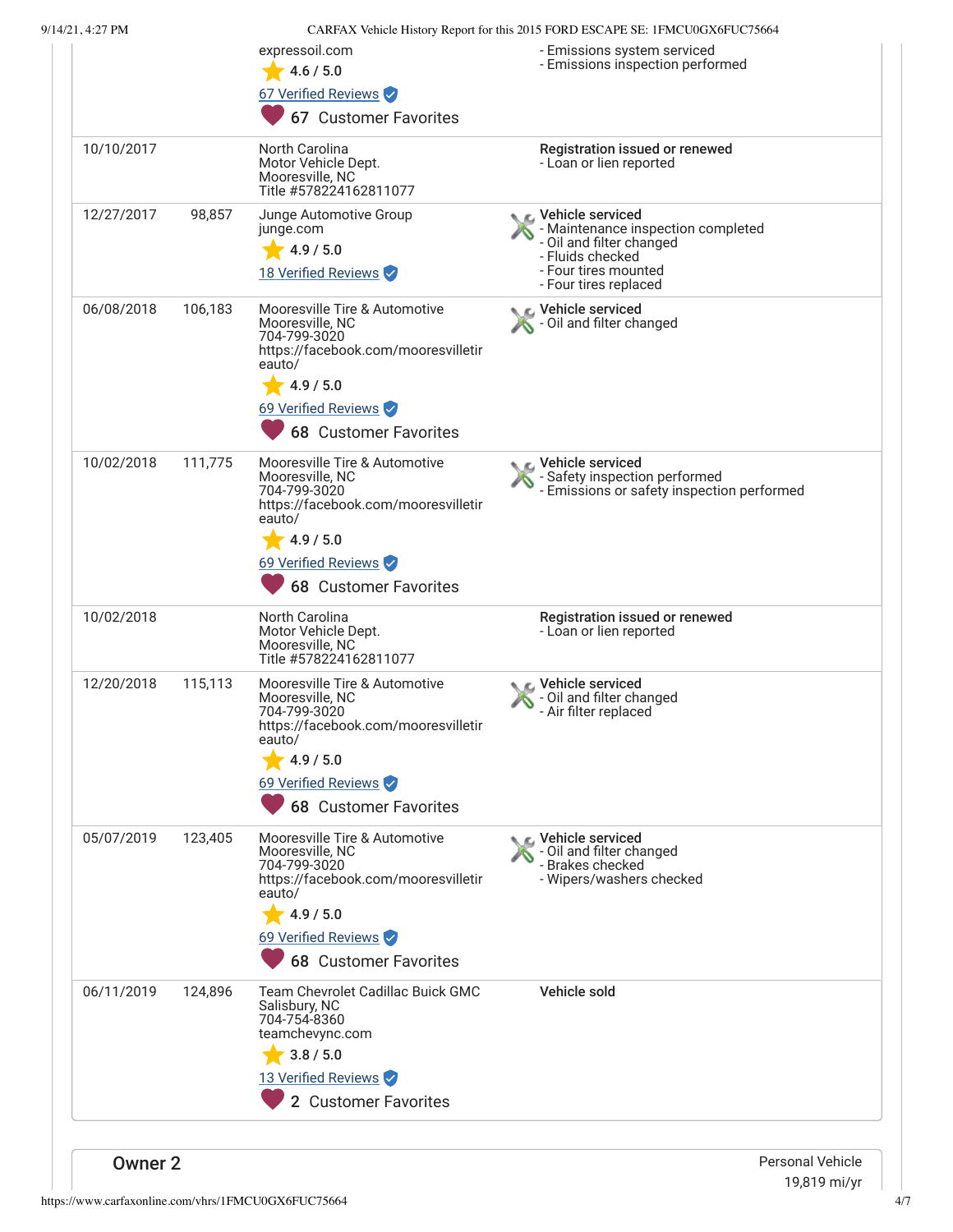| Date       | <b>Mileage</b> | <b>Source</b>                                                                                                                                       | <b>Comments</b>                                                                                                                                 |
|------------|----------------|-----------------------------------------------------------------------------------------------------------------------------------------------------|-------------------------------------------------------------------------------------------------------------------------------------------------|
| 06/28/2019 | 124,939        | North Carolina<br>Motor Vehicle Dept.<br>Granite Falls, NC                                                                                          | <b>Odometer reading reported</b>                                                                                                                |
| 07/02/2019 | 125,205        | Paramount Ford Hyundai<br>VALDESE, NC<br>828-874-2161<br>paramountauto.com<br>4.7 / 5.0<br>102 Verified Reviews<br>2,261 Customer Favorites         | <b>€</b> Vehicle serviced<br>- Maintenance inspection completed<br>- Steering/suspension checked<br>- Engine/powertrain computer/module checked |
| 07/10/2019 |                | North Carolina<br>Motor Vehicle Dept.<br>Granite Falls, NC<br>Title #774290191917028                                                                | Title or registration issued<br>- New owner reported<br>- Loan or lien reported                                                                 |
| 10/08/2019 |                | <b>Black's Tire &amp; Auto Service</b><br>Hickory, NC<br>828-855-9339<br>blackstire.com/<br>4.5 / 5.0<br>15 Verified Reviews<br>1 Customer Favorite | <b>€</b> Vehicle serviced<br>- Axles checked<br>- Front axle(s) replaced/repaired<br>- Axle seal(s) replaced                                    |
| 10/09/2019 |                | North Carolina<br>Motor Vehicle Dept.<br>Granite Falls, NC<br>Title #779454192825028                                                                | Title issued or updated<br>- Registration issued or renewed<br>- Loan or lien reported                                                          |
| 02/08/2020 | 136,958        | <b>Black's Tire &amp; Auto Service</b><br>Hickory, NC<br>828-855-9339<br>blackstire.com/<br>4.5 / 5.0<br>15 Verified Reviews<br>1 Customer Favorite | Vehicle serviced                                                                                                                                |
| 02/21/2020 |                | North Carolina<br>Motor Vehicle Dept.<br>Collettsville, NC<br>Title #773096200526035                                                                | Title issued or updated<br>- Loan or lien reported<br>- Registration updated when owner moved the vehicle<br>to a new location                  |
| 06/04/2020 | 143,510        | Dealer Inventory                                                                                                                                    | Vehicle offered for sale                                                                                                                        |
| 06/08/2020 |                | Friendship Ford Lincoln<br>Lenoir, NC<br>828-754-1524<br>friendshipfordlenoir.com<br>4.8 / 5.0<br>39 Verified Reviews                               | C Vehicle serviced<br>- Drivability/performance checked<br>- Safety inspection performed<br>- Emissions or safety inspection performed          |
|            |                | 595 Customer Favorites                                                                                                                              |                                                                                                                                                 |
| 07/29/2020 |                | Friendship Ford Lincoln<br>Lenoir, NC<br>828-754-1524<br>friendshipfordlenoir.com<br>4.8 / 5.0<br>39 Verified Reviews                               | Vehicle sold                                                                                                                                    |
|            |                | 595 Customer Favorites                                                                                                                              |                                                                                                                                                 |

Have Questions? Consumers, please visit our Help Center at [www.carfax.com](http://www.carfax.com/help). Dealers or Subscribers, please visit our Help Center at [www.carfaxonline.com.](http://www.carfaxonline.com/)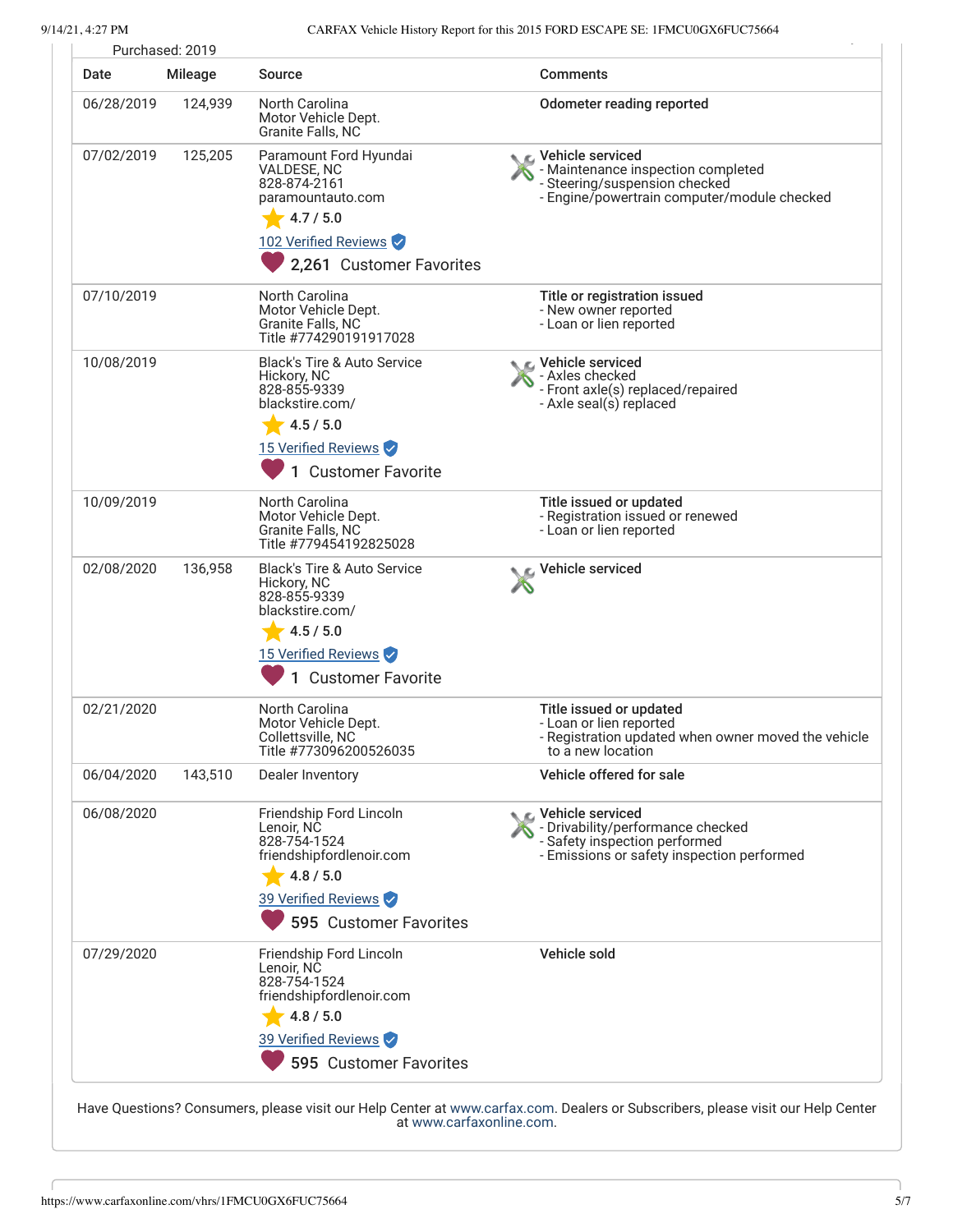

### First Owner

When the first owner(s) obtains a title from a Department of Motor Vehicles as proof of ownership.

### Ford or Lincoln Mercury Recall

The Ford Motor Company provides Carfax with Field Service Action and recall information regarding safety, compliance and emissions programs announced since 2000 for a specific vehicle. For complete information regarding programs or concerns about this vehicle, please contact a local [Ford or Lincoln Mercury Dealer.](http://www.fordvehicles.com/dealerships/locate/)

### New Owner Reported

When a vehicle is sold to a new owner, the Title must be transferred to the new owner(s) at a Department of Motor Vehicles.

### Ownership History

CARFAX defines an owner as an individual or business that possesses and uses a vehicle. Not all title transactions represent changes in ownership. To provide estimated number of owners, CARFAX proprietary technology analyzes all the events in a vehicle history. Estimated ownership is available for vehicles manufactured after 1991 and titled solely in the US including Puerto Rico. Dealers sometimes opt to take ownership of a vehicle and are required to in the following states: Maine, Massachusetts, New Jersey, Ohio, Oklahoma, Pennsylvania and South Dakota. Please consider this as you review a vehicle's estimated ownership history.

### Title Issued

A state issues a title to provide a vehicle owner with proof of ownership. Each title has a unique number. Each title or registration record on a CARFAX report does not necessarily indicate a change in ownership. In Canada, a registration and bill of sale are used as proof of ownership.



CARFAX DEPENDS ON ITS SOURCES FOR THE ACCURACY AND RELIABILITY OF ITS INFORMATION. THEREFORE, NO RESPONSIBILITY IS ASSUMED BY CARFAX OR ITS AGENTS FOR ERRORS OR OMISSIONS IN THIS REPORT. CARFAX FURTHER EXPRESSLY DISCLAIMS ALL WARRANTIES, EXPRESS OR IMPLIED, INCLUDING ANY IMPLIED WARRANTIES OF MERCHANTABILITY OR FITNESS FOR A PARTICULAR PURPOSE.

© 2021 CARFAX, Inc., a unit of IHS Markit Ltd. All rights reserved. 9/14/21 3:27:32 PM (CDT)

| I have reviewed and received a copy of the CARFAX Vehicle History Report for this 2015 FORD ESCAPE vehicle (VIN:<br>1FMCU0GX6FUC75664), which is based on information supplied to CARFAX and available as of 9/14/21 at 4:27 PM ( |      |                  |      |
|-----------------------------------------------------------------------------------------------------------------------------------------------------------------------------------------------------------------------------------|------|------------------|------|
|                                                                                                                                                                                                                                   |      |                  |      |
| <b>Customer Signature</b>                                                                                                                                                                                                         | Date | Dealer Signature | Date |